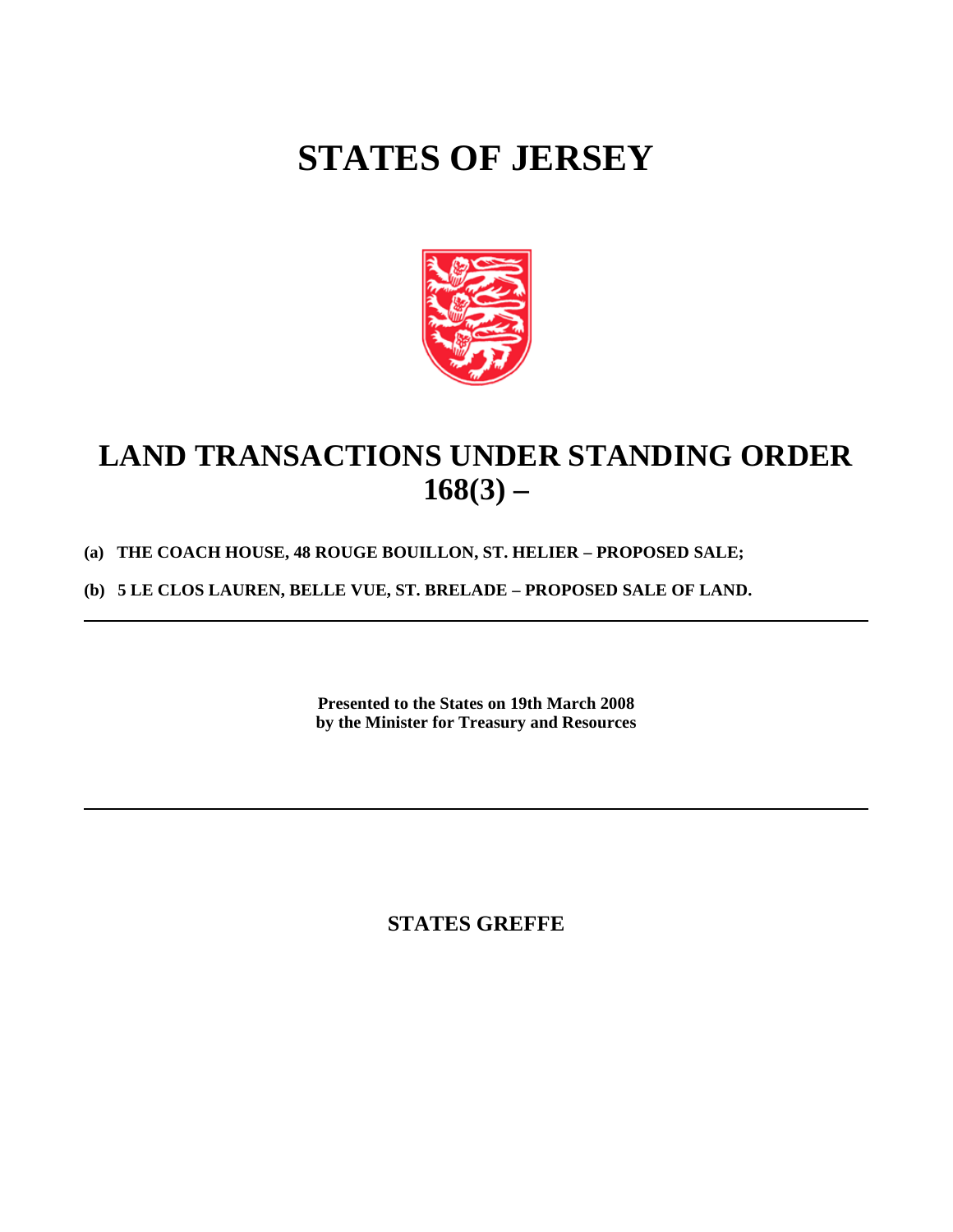#### **REPORT**

**Decision(s):** Under Standing Order 168(3) the Minister for Treasury and Resources hereby notifies the States that he has accepted the recommendation of the Property Holdings Department to agree to the following –

#### **(a) Land transaction –**

 The acceptance of the highest bid received for the purchase of the Coach House, 48 Rouge Bouillon, St. Helier, being £112,050 from Mr. Christopher Payn Murray Forster and his wife Mrs. Helen Joan Forster nee Farrington, and to cause the sale of the property, with each party to meet their own costs in passing contract.

The Minister hereby authorises the Attorney General and the Greffier of the States to pass any contract which is required to be passed on behalf of the Public.

After the expiry of 15 days following presentation to the States the transaction may be concluded.

 *(Drawing attached at Appendix 1.)*

 *Further information on this decision can be found on <www.gov.je>under Ministerial Decisions/Treasury and Resources/Property Holdings (reference MD-PH-2008-0015).*

#### **(b) Land transaction –**

 The sale of a 5'0" wide strip of land adjoining 5 Le Clos Lauren, Belle Vue to Mr. David Edward Journeaux and Mrs. Moyra Journeaux née Ritchie for a consideration of £100, and with each party to meet their own costs in connection with passing contract.

 The Minister hereby authorises the Attorney General and the Greffier of the States to pass any contract which is required to be passed on behalf of the Public.

After the expiry of 15 days following presentation to the States the transaction may be concluded.

 *(Drawing attached at Appendix 2.)*

 *Further information on this decision can be found on <www.gov.je>under Ministerial Decisions/Treasury and Resources/Property Holdings (reference MD-PH-2008-0016).*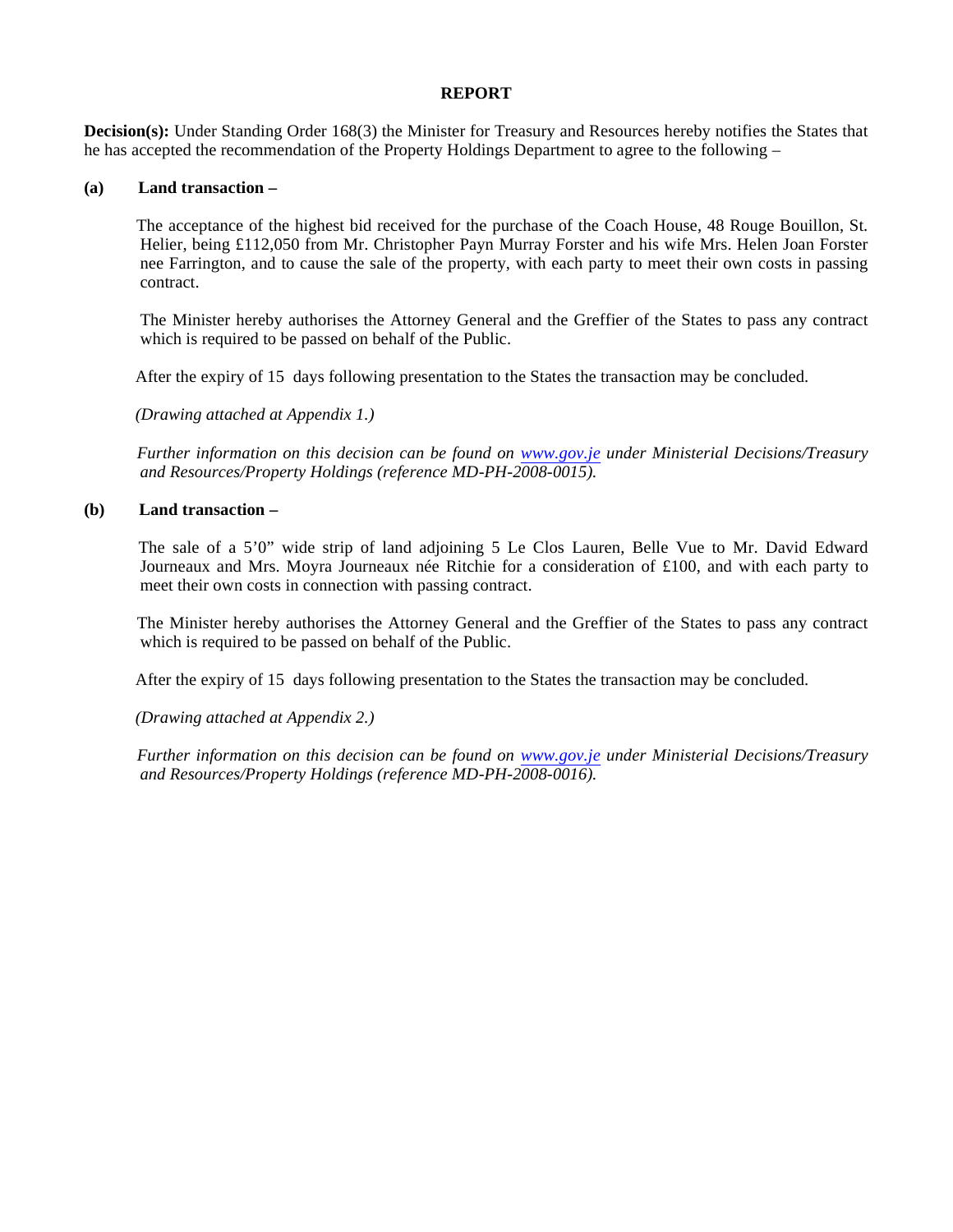